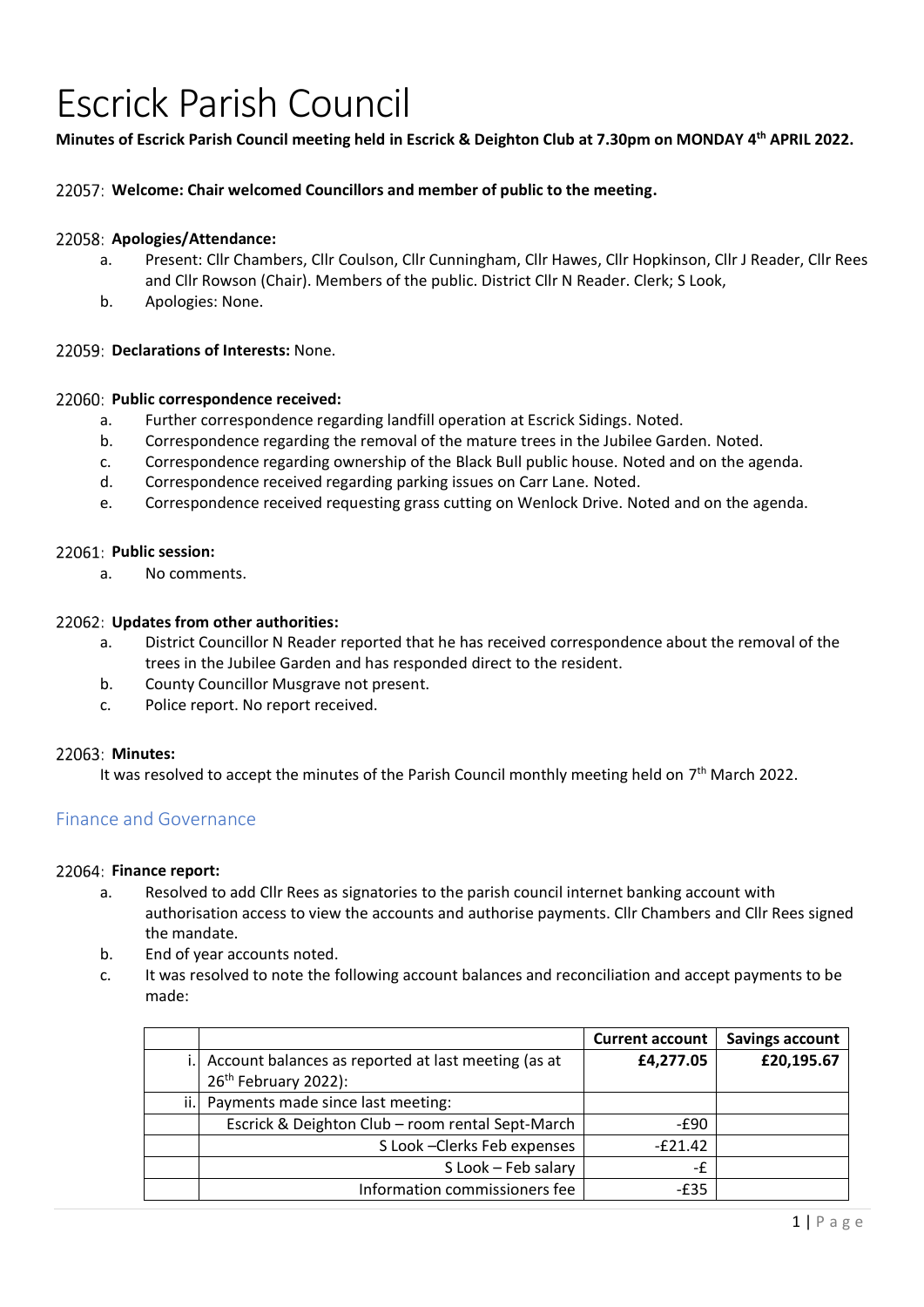| iii. | Payments made since last meeting under clerks<br>delegated powers: |            |              |
|------|--------------------------------------------------------------------|------------|--------------|
|      | Ciq Agency - NDP                                                   | $-£600.00$ |              |
|      | S Look - March salary and back pay                                 | -£         |              |
|      | Internal bank transfer                                             | £2,000.00  | $-E2,000.00$ |
|      | Unity quarterly fee                                                | $-£18.00$  |              |
| iv.  | Receipts:                                                          |            |              |
|      | <b>HMRC VAT refund</b>                                             |            | £1979.39     |
|      | <b>Bank interest</b>                                               |            | £11.09       |
|      | SDC grant for Jubilee Garden                                       | £500.00    |              |
| v.   | Account balances as at 31 <sup>st</sup> March 2022:                | £5,163.37  | £20,186.15   |
| vi.  | Uncleared previously authorised payments:                          | Nil        |              |

### d. Routine payments to be made:

| viii.l | S Look - Clerks March expenses & 2hr O/T(April salary) | $-E21.42$  |
|--------|--------------------------------------------------------|------------|
|        | S Look – Clerks laptop                                 | $-E463.99$ |
|        | YLCA subscription 2022/23                              | $-£415.00$ |
|        | Groundworks - NDP grant repayment                      | -£159      |

# e. Purchases / exceptional payments to be approved and made: ix.  $\vert$

## **Admin & Finance committee:**

- a. Update from the Admin & Finance committee received. Committee confirmed Health & Safety and Administration Risk Assessment procedures are being followed, compliance of insurance requirements and end of year financials are all in order. Accounts to be submitted to the internal auditor.
- b. Resolved to adopt the LGA model code of conduct at the May parish council meeting as recommended by the Admin & Finance committee.

## Highways

## **Highways: Skipwith Road**

a. Village Gateway Scheme is progressing. Signs are now installed. Still awaiting the line markings.

## **Ongoing highways issues:**

- a. Awaiting a response from the General Manager of The Parsonage about the request to install white lines/ road markings on the road up to Glebe Farm, Escrick surgery, the church car park and the Fat Abbot.
- b. Four out of the five dropped kerbs requested have been done. Clerk to follow up again with NYCC. One remaining is across Carr Lane at the junction of Skipwith Road still to be installed.

#### **Bus stops:**

a. CYC have installed the lighting column near the bus stop. Awaiting completion.

# Maintenance

#### **Maintenance issues:**

a. Cllr Reader reported that the grit bins are fine and he will continue to store the spare grit.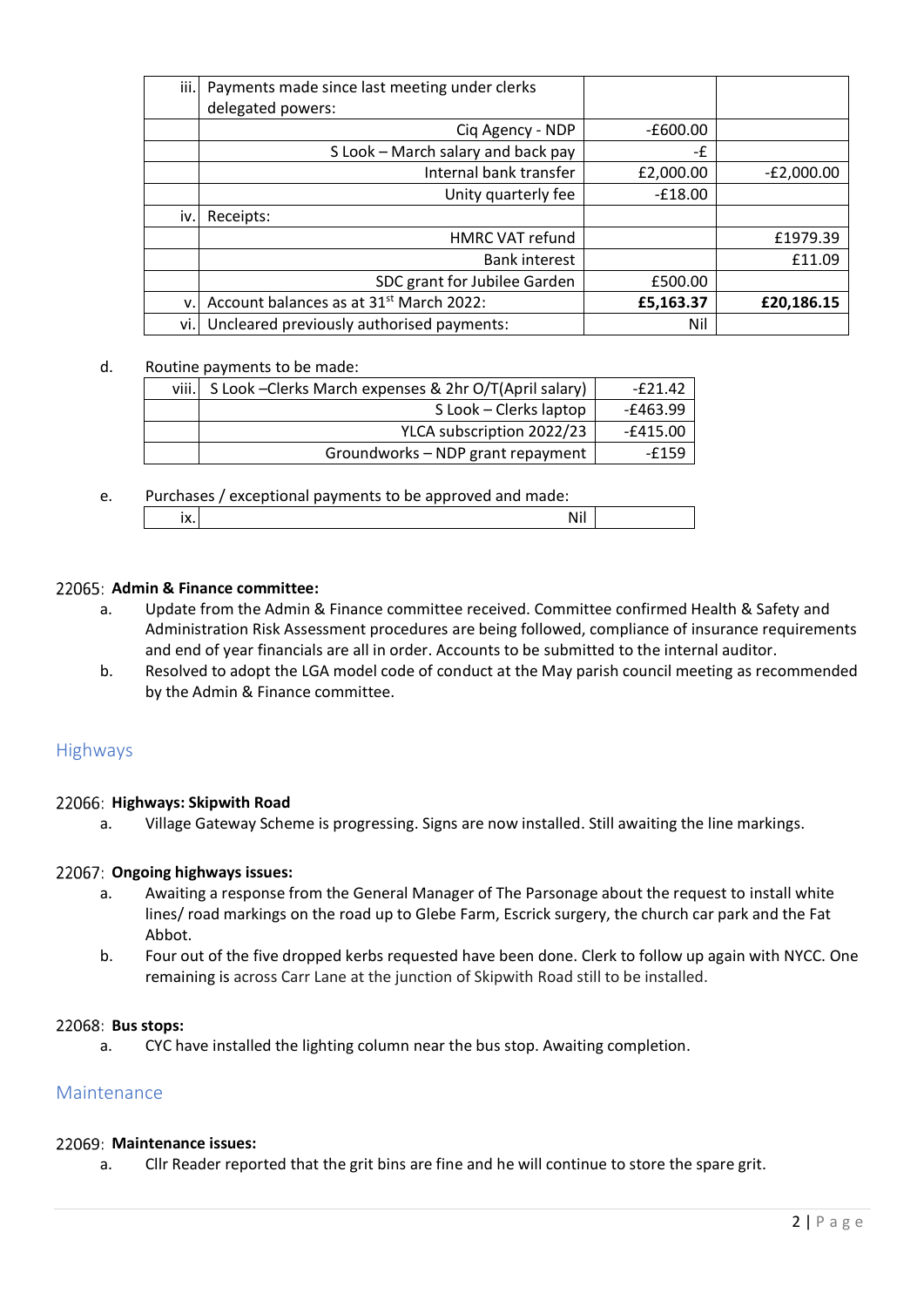Cllr Reader to arrange hire of a roller for the football pitch as agreed at the February meeting. Cost will be approximately £100.

- b. Councillors considered any action required for the grassed areas and 'no mow May'. It was noted that some residents have previously requested 'no mow May' whereas some others like to maintain verges close to their homes to ensure they are cut more regularly than the contractors do it. Councillors agreed that they are happy with the current arrangements for some residents to cut verges and the contractors to do the rest. No further action.
- c. No update on the 'Appearance and environment' initiative.

# Planning

## **Planning, new applications: To resolve comments on the following applications.**

a. No new planning applications received.

## **Planning determinations: To note determinations made since last meeting.**

a. 2022/0014/COU. Saddlers Cottage, 43 Main Street, Escrick Change of use from a hair and beauty salon to residential dwelling (retrospective). Permission granted.

## **Planning working group**

- a. Cllr Coulson noted that for the proposed new dwelling at Post Office Row, the revised plans have not yet been submitted to SDC and there has been no further update from SDC on the gas tank at 2 Carr Lane.
- b. Some members of the Parish Council confirmed that they attended the presentation for a proposed solar farm in the village.

## **Planning, Neighbourhood Plan:**

a. Cllr Rees gave an update on the NDP. Formal public consultation finished on 4<sup>th</sup> April. No feedback has been given by SDC yet. IPE have been appointed as the independent external examiner. A repayment of £159 has been made to Groundwork for the 2021-22 grant. To apply for a new grant for the remaining consultation work.

## **Conservation Review:**

a. No further official information received by SDC on the Conservation Area review. Cllr Rowson confirmed he has been in contact with SDC as a resident and they confirmed that they will being doing further work on the Escrick appraisal before taking it for approval.

# Other items

## **Village shop and pop-up Post Office:**

- a. Village shop update given by Cllr Hawes. Progress has been made. Concern raised about who will pay for the installation of electricity to the building and the further electrical work internally. External work will cost approximately £3000. Cllr Hawes to report full costings to Cllr N Reader as some grant funding may be available from SDC. Cllr J Reader agreed to dig a trench for the external cabling.
- b. Cllr Rees is making progress arranging for a pop-up village Post Office service to be held in the committee room of the village hall for one hour per week. Post Office Counters to do all the publicity. Awaiting broadband connection.

# **Queen's Platinum Jubilee:**

## a. **Jubilee events;**

Cllr Cunningham confirmed arrangements and activity for the jubilee over the bank holiday weekend. Councillors resolved to allow the jubilee events to take place on the village green if organised by the village green events working group or a newly formed Parish Council Jubilee working group.